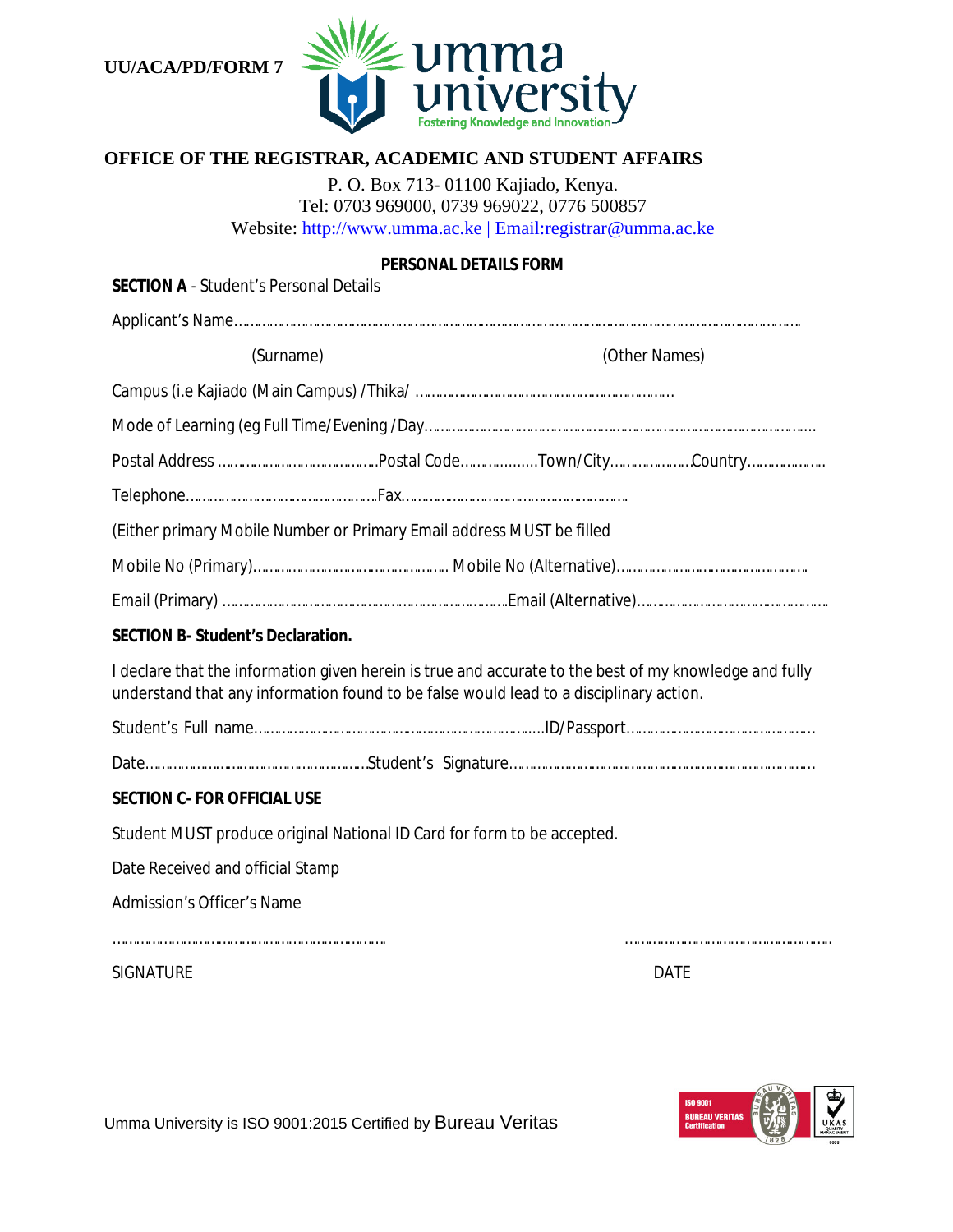**UU/ACA/2020/FORM 1**



### **OFFICE OF THE REGISTRAR, ACADEMIC AND STUDENT AFFAIRS**

P. O. Box 713- 01100 Kajiado, Kenya. Tel: 0703 969000, 0739 969022, 0776 500857 Website: [http://www.umma.ac.ke](http://www.umma.ac.ke/) | Email[:registrar@umma.ac.ke](mailto:registrar@umma.ac.ke)

#### **ACCEPTANCE FORM**

**SECTION A** (To be completed in duplicate by the one ACCEPTING the offer)

Dear Sir, Applicant's Name………………………………………………………………………………………………………………………………. (Surname) (Other Names) Application Ref. No………………………………………………………………………………………………………………………………. With reference to your letter offering me a place in the Faculty/Institute of …………………………………………… For a course leading to……………………………………………………………………………………………………………………………..

Under the Umma University Government Sponsored Programme, this is to confirm that **I DO ACCEPT** the offer, and undertake to pay the fees and abide by the rules and regulations governing the organization, conduct and discipline of the students of Umma University.

……………………………………………………………. ……………………………………………..

SIGNATURE



Umma University is ISO 9001:2015 Certified by Bureau Veritas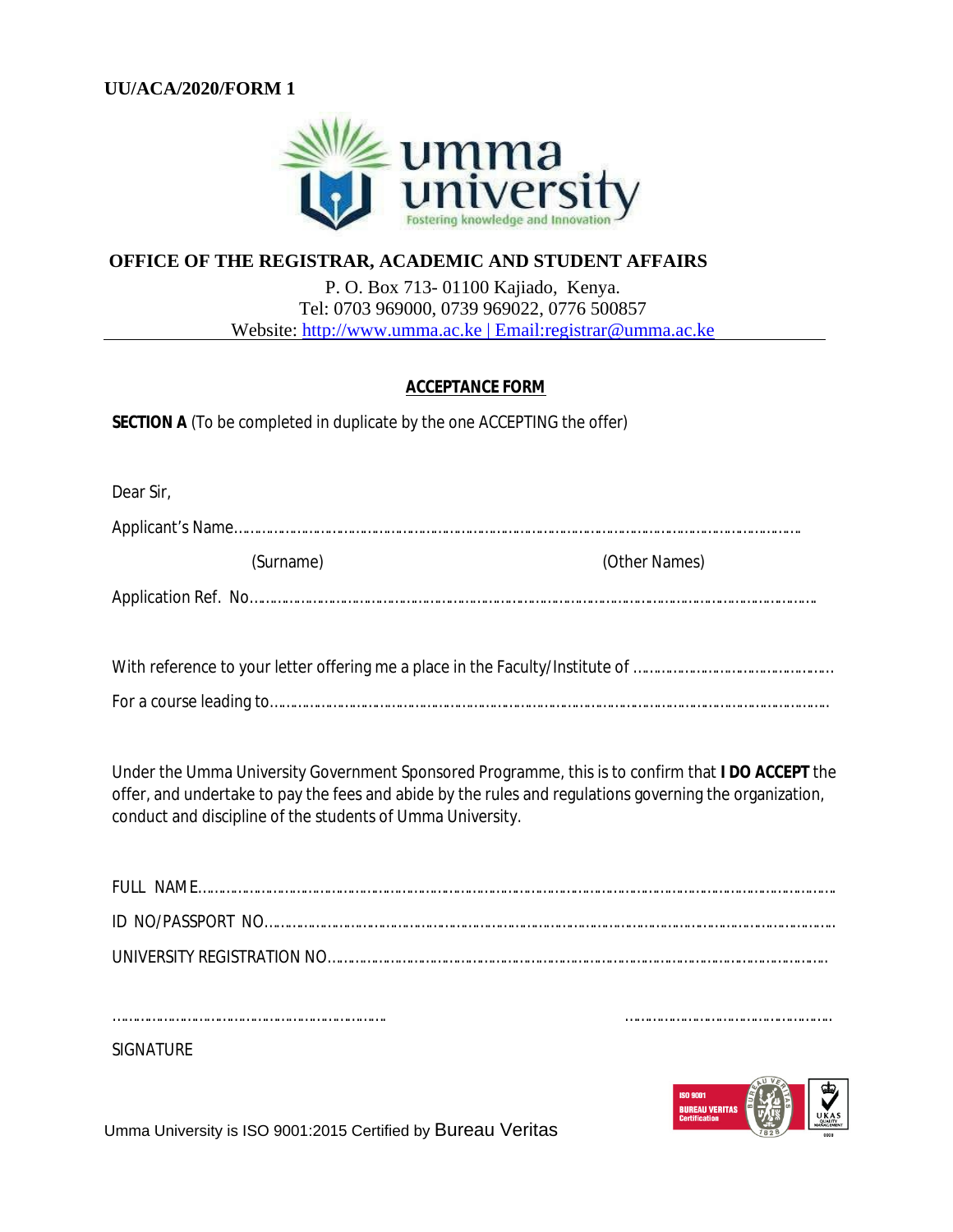

# **OFFICE OF THE REGISTRAR, ACADEMIC AND STUDENT AFFAIRS** P. O. Box 713- 01100 Kajiado, Kenya. Tel: 0703 969000, 0739 969022, 0776 500857 Website: [http://www.umma.ac.ke](http://www.umma.ac.ke/) | Email[:registrar@umma.ac.ke](mailto:registrar@umma.ac.ke)

# **DECLARATION BY THE STUDENT**

I ID/NO

do hereby declare that I have read the Rules and Regulations Governing the Conduct and Discipline of Students at Umma University and understood their contents and meaning and undertake to abide by them.

SIGNED DATE

| REGISTRATION |  |
|--------------|--|
| NO.          |  |

SCHOOL ADMITTED TO

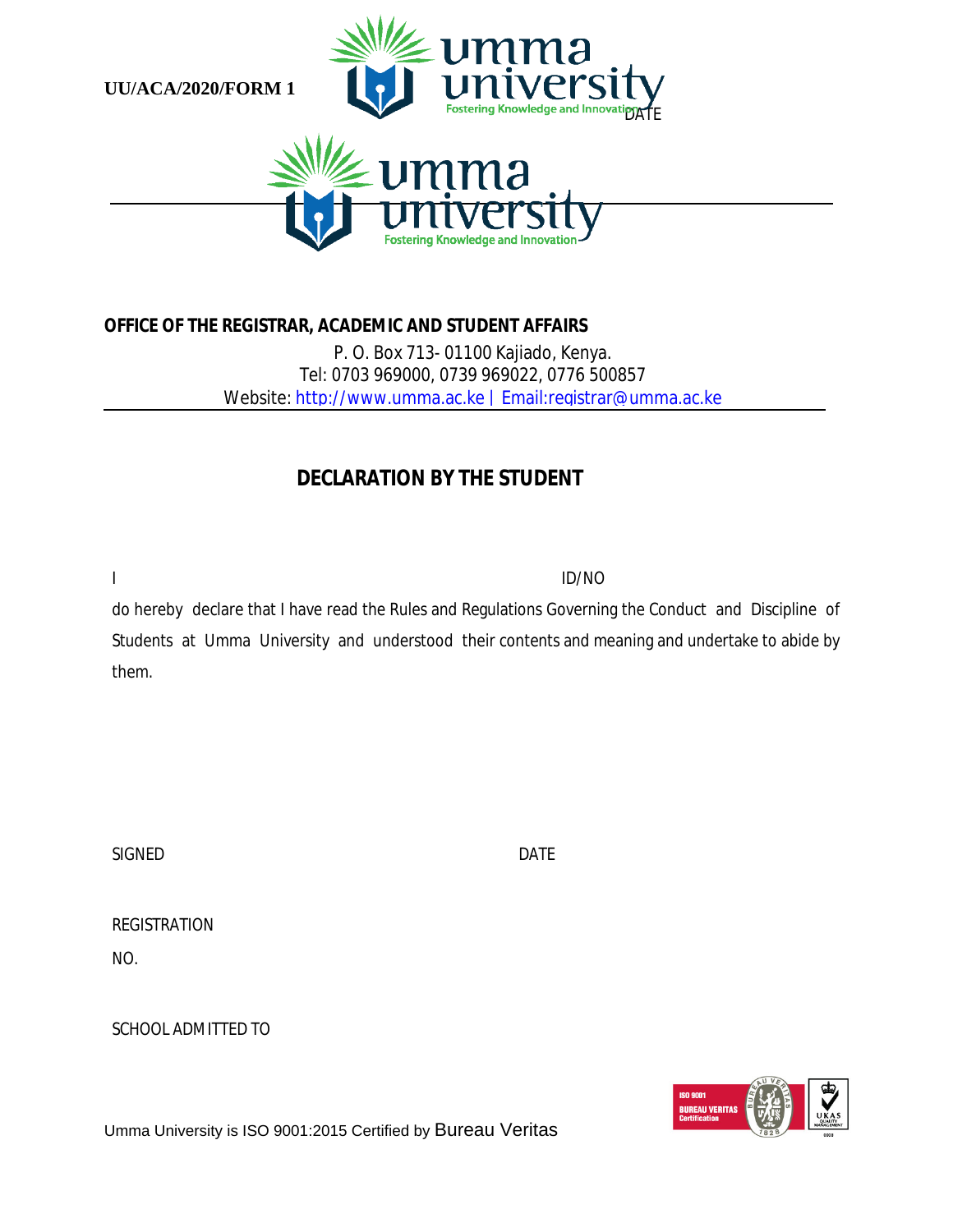#### **UU/ACA/MF/FORM 8 OFFICE OF THE REGISTRAR, ACADEMIC AND STUDENT AFFAIRS**

P. O. Box 713- 01100 Kajiado, Kenya. Tel: 0703 969000, 0739 969022, 0776 500857 Website: [http://www.umma.ac.ke](http://www.umma.ac.ke/) | Email[:registrar@umma.ac.ke](mailto:registrar@umma.ac.ke)

# **MEDICAL EXAMINATION FORM**

#### **PERSONAL HISTORY**

| 1. SOCIAL HISTORY (Please indicate 'x' where appropriate)                                                                                                                                                                                                                                           |
|-----------------------------------------------------------------------------------------------------------------------------------------------------------------------------------------------------------------------------------------------------------------------------------------------------|
| Alcohol: YESNO HOW OFTEN (if yes)                                                                                                                                                                                                                                                                   |
| illness: NOYESGive details                                                                                                                                                                                                                                                                          |
| been suspended from school? NOYESgive                                                                                                                                                                                                                                                               |
| suffer from any chronic illness? NOYES if yes, which one:<br>() Diabetes, () Hypertension, () Tuberculosis, () Hepatitis, () sickle cell disease, () leukemia<br>Have you had any of these symptoms for more than one week?<br>() fever, () Cold Chills, () Weight Loss, () Diarrhoea, () Vomiting. |
| Do you have any known food or drug allergy? If Yes,                                                                                                                                                                                                                                                 |